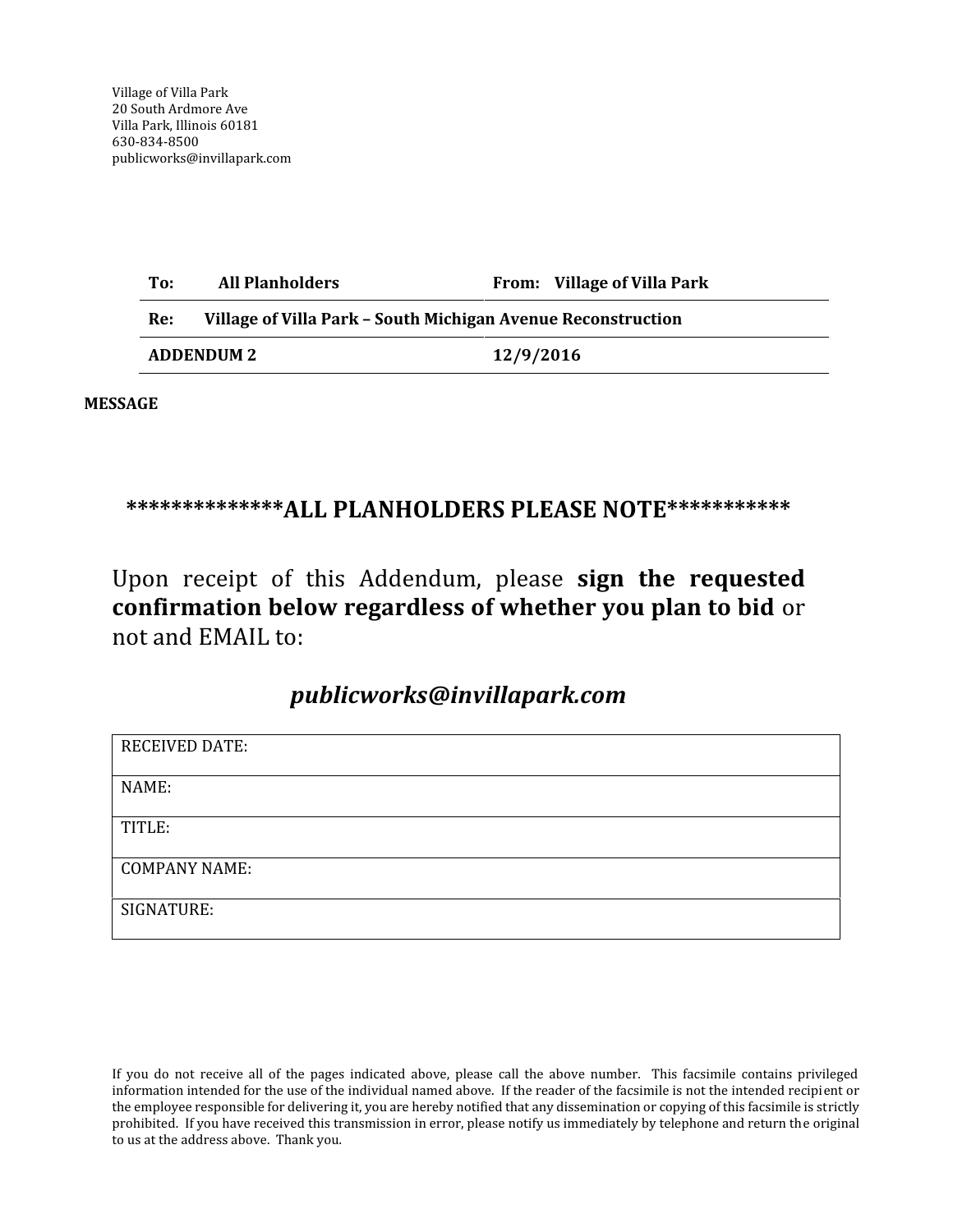ADDENDUM NO. 2

- DATE: December 9, 2016
- FROM: Baxter & Woodman, Inc. Consulting Engineers
- TO: Planholders of record for the Work titled

#### VILLAGE OF VILLA PARK, ILLINOIS SOUTH MICHIGAN AVENUE RECONSTRUCTION

The Bidding Documents are amended as follows:

- 1. SPECIAL PROVISIONS
	- A. **Delete** the existing SCHEDULE OF PRICES sheet 4 (BLR 12220a 5-4) from the CONTRACT DOCUMENTS and **insert** the attached page 4 of the SCHEDULE OF PRICES SHEET. This revision adds Sanitary Sewer Pipe 24".
	- B. **Delete** the existing SIGNATURE SHEET (BLR 12200 page 7) in its entirety from the CONTRACT DOCUMENTS and **insert** the attached SIGNATURE SHEET. This revision adds acknowledgement of Addendum No. 1 & 2.
	- C. **Revise** the title for the existing Special Provision "ITEM #53-57 SANITARY SEWER PIPE, PVC SDR 26 ASTM D-2241" to "ITEM #53-57 & 84 - SANITARY SEWER PIPE, PVC SDR 26 ASTM D-2241" this adds item number 84 to the title.
- 2. PLAN SET
	- A. **Delete** the existing SCHEDULE OF QUANTITIES SHEET (sheet 5) from the PLAN SET and **insert** the attached sheet 4 of the SCHEDULE OF QUANTITIES. This revision adds item #84 Sanitary Sewer Pipe 24".
	- B. **Delete** the existing DRAINAGE & UTILITIES SHEET (sheet 16) from the PLAN SET and **insert** the attached sheet 16. This revision adds item the diameter to the combined sewer to be removed and replaced.

Nothing in this Addendum shall be construed as changing other requirements of the Bidding Documents. Each Bidder shall acknowledge receipt of this Addendum where indicated in the Bid Form.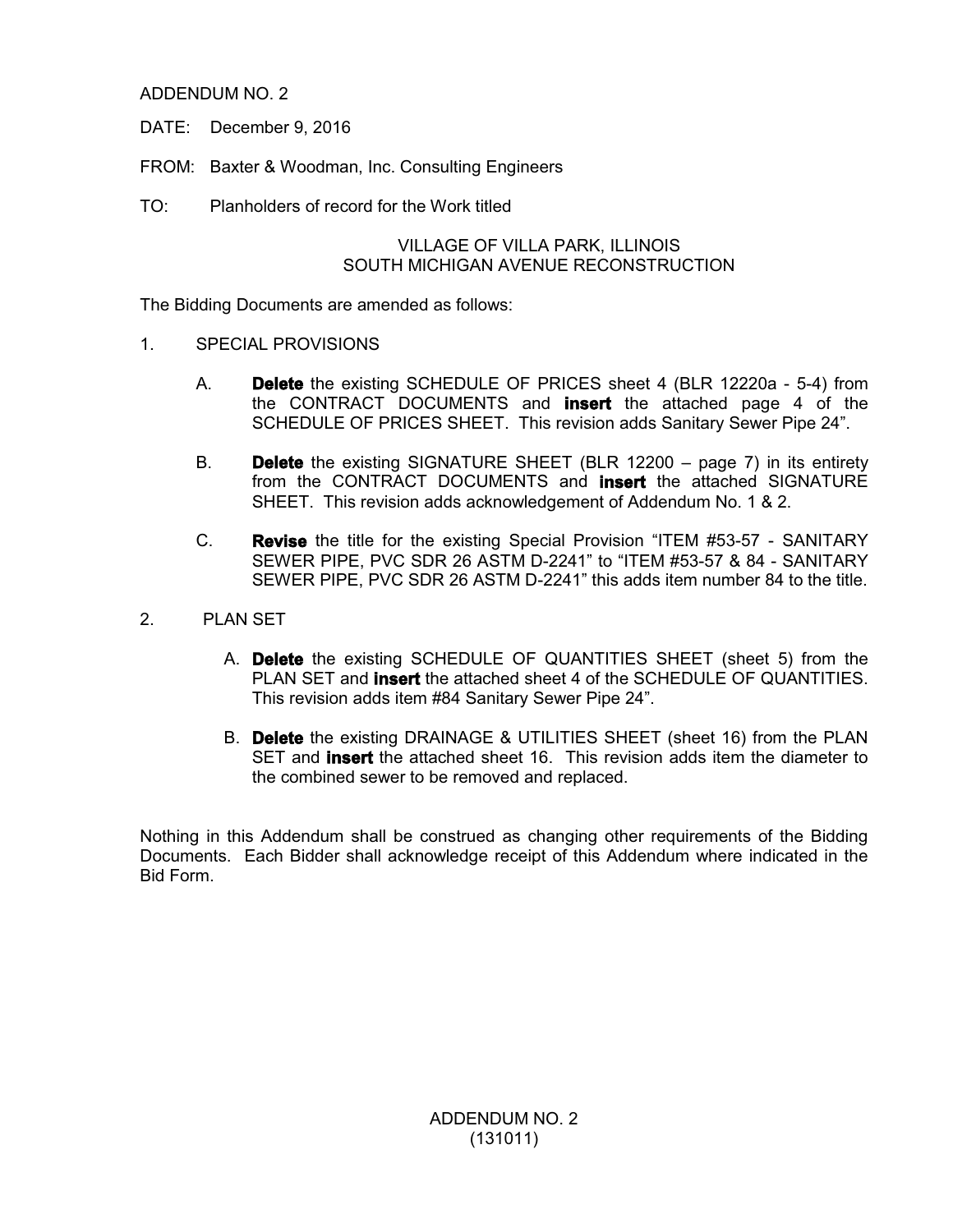Bidder's Proposal for making Entire Improvements

| Item<br>No. | Items                                                 | Unit          | Quantity       | <b>Unit Price</b> | Total        |
|-------------|-------------------------------------------------------|---------------|----------------|-------------------|--------------|
|             |                                                       |               |                |                   |              |
| 63          | THERMOPLASTIC PAVEMENT<br><b>MARKING - LINE 6"</b>    | <b>FOOT</b>   | 105            |                   |              |
|             |                                                       |               |                |                   |              |
|             | THERMOPLASTIC PAVEMENT                                |               |                |                   |              |
| 64          | MARKING - LINE 24"<br><b>HOT-MIX ASPHALT DRIVEWAY</b> | <b>FOOT</b>   | 66             |                   |              |
| 65          | PAVEMENT, 4"                                          | SQ YD         | 896            |                   |              |
| 66          | <b>CONSTRUCTION LAYOUT</b>                            | L SUM         |                |                   |              |
| 67          | <b>DUST CONTROL WATERING</b>                          | <b>UNIT</b>   | 43             |                   |              |
|             | STORM SEWER (WATER MAIN                               |               |                |                   |              |
| 68          | QUALITY) 12 INCH                                      | <b>FOOT</b>   | 493            |                   |              |
|             | STORM SEWER (WATER MAIN                               |               |                |                   |              |
| 69          | QUALITY) 18 INCH<br>STORM SEWER (WATER MAIN           | <b>FOOT</b>   | 62             |                   |              |
|             | <b>REQUIREMENTS)</b>                                  |               |                |                   |              |
|             | <b>EQUIVALENT ROUND-SIZE 36</b>                       |               |                |                   |              |
| 70          | <b>INCH</b>                                           | <b>FOOT</b>   | 53             |                   |              |
|             | <b>REMOVE AND REINSTALL</b>                           |               |                |                   |              |
| 71          | <b>BRICK PAVER</b>                                    | SQ FT         | 50             |                   |              |
| 72          | <b>EXPLORATION TRENCH,</b><br><b>SPECIAL</b>          | <b>FOOT</b>   | 200            |                   |              |
|             | <b>TEMPORARY ACCESS</b>                               |               |                |                   |              |
| 73          | (PRIVATE ENTRANCE)                                    | <b>EACH</b>   | 74             |                   |              |
|             |                                                       |               |                |                   |              |
| 74          | TEMPORARY ACCESS (ROAD)<br>SANITARY MANHOLES TO BE    | <b>EACH</b>   | $\overline{7}$ |                   |              |
| 75          | <b>ADJUSTED</b>                                       | <b>EACH</b>   | 3              |                   |              |
|             | <b>TRAFFIC CONTROL AND</b>                            |               |                |                   |              |
| 76          | PROTECTION, (SPECIAL)                                 | L SUM         | 1              |                   |              |
|             | <b>PRE-CONSTRUCTION VIDEO</b>                         |               |                |                   |              |
| 77          | <b>RECORDING</b>                                      | L SUM         | 1              |                   |              |
| 78          | PVC PIPE DRAINS SDR 26<br>ASTM D-2241, 6"             | <b>FOOT</b>   | 150            |                   |              |
|             | LIMESTONE SCREENINGS FA-                              |               |                |                   |              |
| 79          | 5, 2"                                                 | SQ YD         | 275            |                   |              |
| 80          | <b>MANHOLE RESTRICTOR</b>                             | <b>EACH</b>   | 1              |                   |              |
| 81          | <b>WATER USAGE DEDUCTION</b>                          | <b>TGAL</b>   | 100            | $-$ \$8.85        | $-$ \$885.00 |
| 82          | <b>WATER USAGE CREDIT</b>                             | <b>TGAL</b>   | 100            | \$8.85            | \$885.00     |
| 83          | <b>CONTINGENCY ALLOWANCE</b>                          | <b>DOLLAR</b> | 30,000         | \$1.00            | \$30,000.00  |
| 84          | SANITARY SEWER PIPE, PVC<br>SDR 26 ASTM D-2241, 24"   | <b>FOOT</b>   | 10             |                   |              |
|             | A A A A A A A                                         |               |                |                   |              |

 $\big($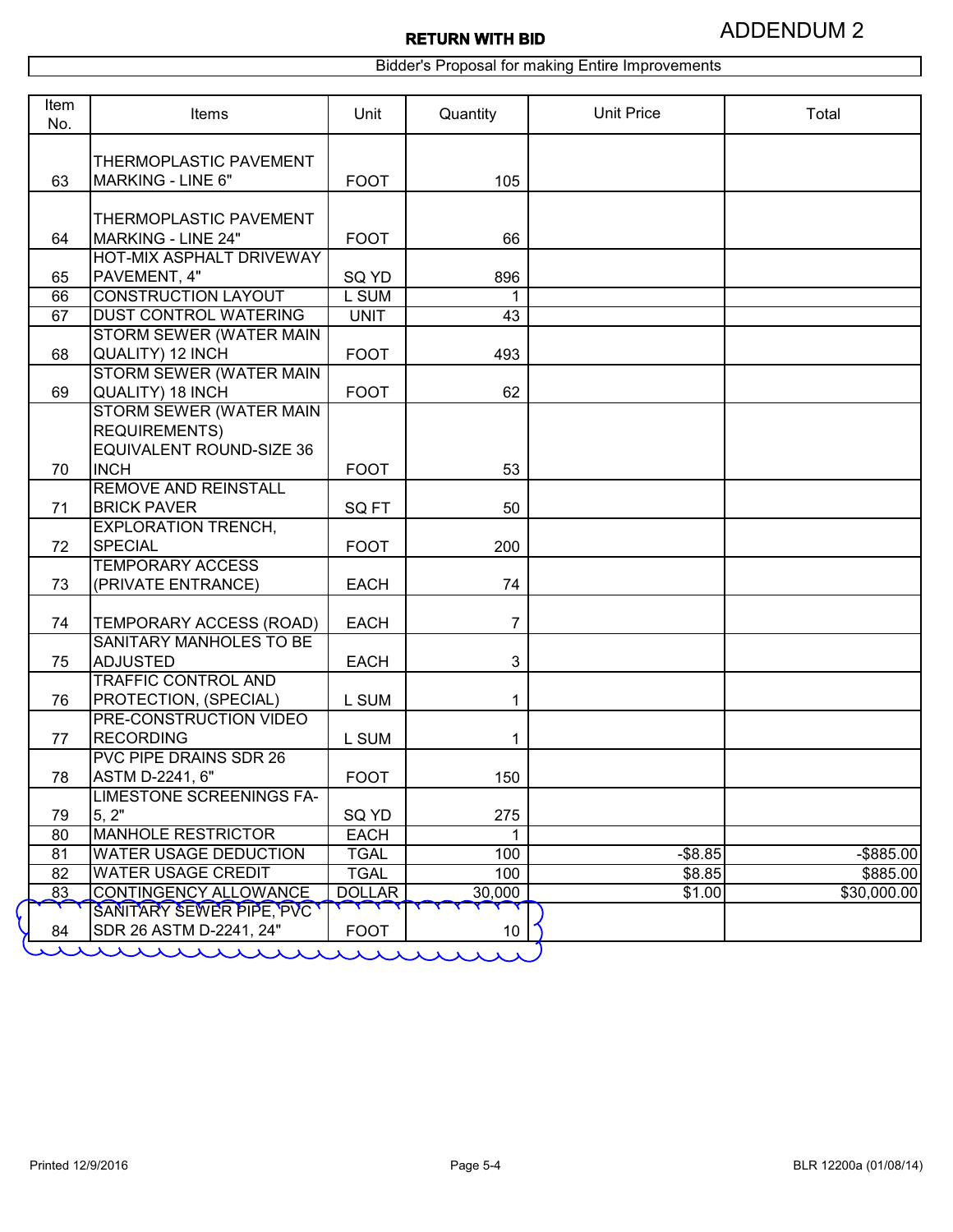### **RETURN WITH BID**

| <b>SIGNATURES</b>                                             | Section Number N/A                    | County DuPage<br>Local Public Agency Village of Villa Park<br><u> 1980 - Jan Barat, martin a</u>                                                                                                                                              |
|---------------------------------------------------------------|---------------------------------------|-----------------------------------------------------------------------------------------------------------------------------------------------------------------------------------------------------------------------------------------------|
| (If an individual)                                            |                                       | Route South Michigan Avenue                                                                                                                                                                                                                   |
|                                                               |                                       | Signature of Bidder<br><u> Contract Contract Contract Contract Contract Contract Contract Contract Contract Contract Contract Contract Contract Contract Contract Contract Contract Contract Contract Contract Contract Contract C</u>        |
|                                                               |                                       | <u> 1989 - Johann Stoff, deutscher Stoff, der Stoff, der Stoff, der Stoff, der Stoff, der Stoff, der Stoff, der S</u>                                                                                                                         |
| (If a partnership)                                            |                                       |                                                                                                                                                                                                                                               |
|                                                               |                                       | Signed By <u>example and the set of the set of the set of the set of the set of the set of the set of the set of the set of the set of the set of the set of the set of the set of the set of the set of the set of the set of t</u>          |
|                                                               |                                       |                                                                                                                                                                                                                                               |
| Inset Names and Addressed of All Partners                     |                                       | <u> 1989 - Johann Barbara, martin amerikan basar dan berasal dalam basa dalam basar dalam basar dalam basar dala</u><br><u> 1989 - Johann Stoff, deutscher Stoff, der Stoff, der Stoff, der Stoff, der Stoff, der Stoff, der Stoff, der S</u> |
| (If a corporation)                                            |                                       |                                                                                                                                                                                                                                               |
| Signed By                                                     |                                       | President                                                                                                                                                                                                                                     |
|                                                               |                                       | Business Address <b>Contract Contract Contract Contract Contract Contract Contract Contract Contract Contract Contract Contract Contract Contract Contract Contract Contract Contract Contract Contract Contract Contract Contra</b>          |
| Insert Names of Officers<br>Treasurer<br>Attest:<br>Secretary | DATE RECEIVED:_______________________ | mmmmmmm<br>BIDDER ACKNOWLEDGES RECEIPT OF ADDENDUM 1 & 2                                                                                                                                                                                      |
| Page 7 of 7<br>Printed 12/9/2016                              |                                       | BLR 12200 (01/08/14)                                                                                                                                                                                                                          |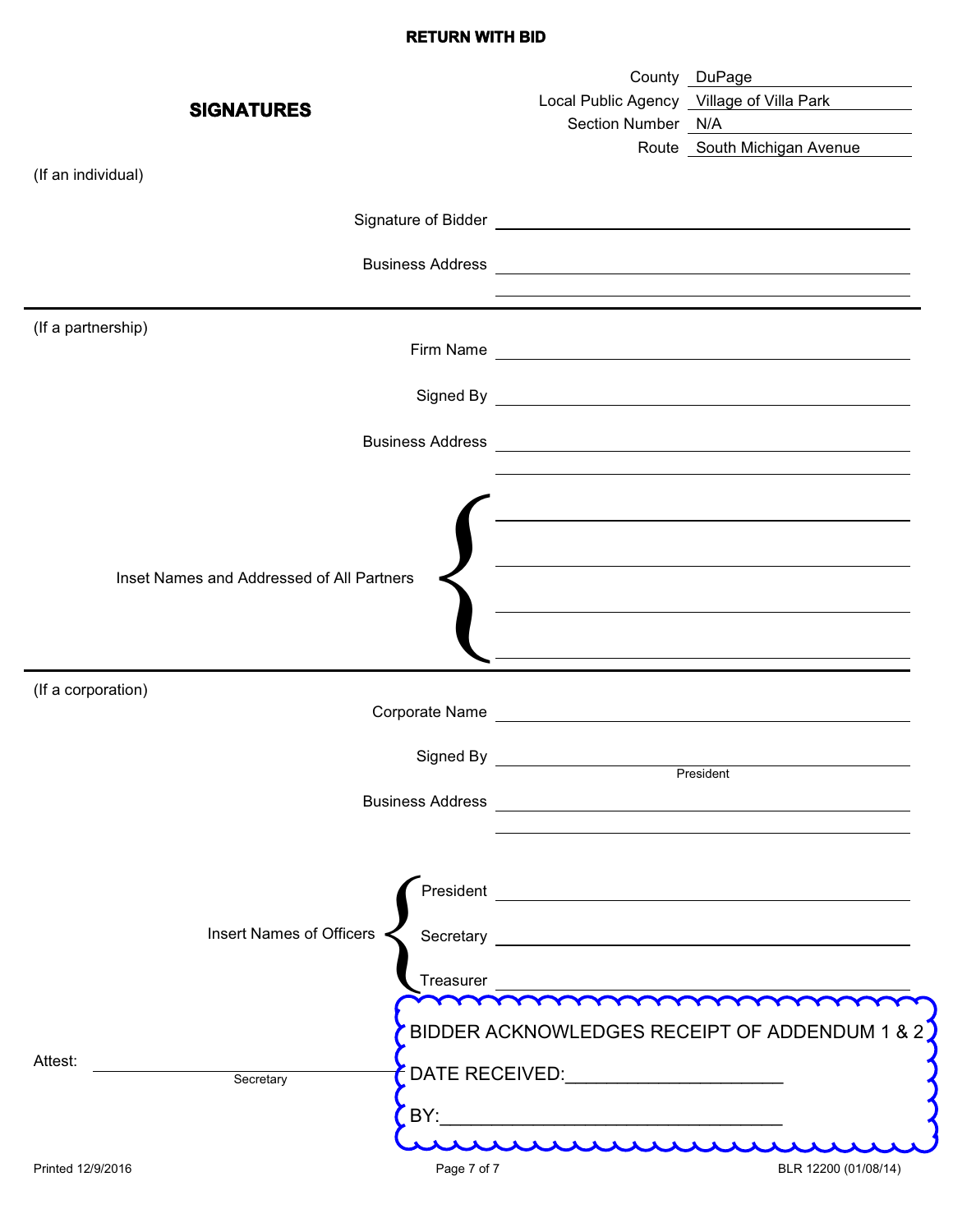| <b>NUMBER</b>       | <b>PAY ITEM</b>                                                                                                                                   | <b>UNIT</b> | <b>TOTAL</b><br>QUANTITY    |     | ROADWAY   SANITARY   | <b>WATER</b>                                             | SEWER<br><b>SEPARATION</b> | <b>NUMBER</b>    |                     | PAY ITEM                                                                                | <b>UNIT</b> | <b>TOTAL</b><br>QUANTITY | ROADWAY   SANITARY                                                             |                                                 | <b>WATER</b> | SEWER<br><b>SEPARATION</b>     |
|---------------------|---------------------------------------------------------------------------------------------------------------------------------------------------|-------------|-----------------------------|-----|----------------------|----------------------------------------------------------|----------------------------|------------------|---------------------|-----------------------------------------------------------------------------------------|-------------|--------------------------|--------------------------------------------------------------------------------|-------------------------------------------------|--------------|--------------------------------|
| 61                  | NON-SPECIAL WASTE DISPOSAL                                                                                                                        | CU YD       | 150                         | 150 |                      |                                                          |                            | 76               |                     | TRAFFIC CONTROL AND PROTECTION, (SPECIAL)                                               | L SUM       |                          |                                                                                |                                                 |              |                                |
| 62                  | SOIL DISPOSAL ANALYSIS                                                                                                                            | <b>EACH</b> |                             |     |                      |                                                          |                            | 77               |                     | <b>PRE-CONSTRUCTION VIDEO RECORDING</b>                                                 | L SUM       |                          |                                                                                |                                                 |              |                                |
| 63                  | THERMOPLASTIC PAVEMENT MARKING - LINE 6"                                                                                                          | <b>FOOT</b> | 105                         | 105 |                      |                                                          |                            | 78               |                     | PVC PIPE DRAINS SDR 26 ASTM D-2241, 6"                                                  | <b>FOOT</b> | 150                      |                                                                                |                                                 |              | 150                            |
| 64                  | THERMOPLASTIC PAVEMENT MARKING - LINE 24"                                                                                                         | <b>FOOT</b> |                             | 66  |                      |                                                          |                            | 79               |                     | LIMESTONE SCREENINGS FA-5, 2"                                                           | SQ YD       | 275                      | 275                                                                            |                                                 |              |                                |
| 65                  | HOT-MIX ASPHALT DRIVEWAY PAVEMENT, 4"                                                                                                             | SQ YD       | 896                         | 896 |                      |                                                          |                            | 80               |                     | MANHOLE RESTRICTOR                                                                      | <b>EACH</b> |                          |                                                                                |                                                 |              |                                |
| 66                  | CONSTRUCTION LAYOUT                                                                                                                               | L SUM       |                             |     |                      |                                                          |                            | 81               |                     | WATER USAGE DEDUCTION                                                                   | <b>TGAL</b> | 100                      | 100                                                                            |                                                 |              |                                |
| 67                  | <b>DUST CONTROL WATERING</b>                                                                                                                      | <b>UNIT</b> |                             |     |                      |                                                          |                            | 82               |                     | <b>WATER USAGE CREDIT</b>                                                               | <b>TGAL</b> | 100                      | 100                                                                            |                                                 |              |                                |
| 68                  | STORM SEWER (WATER MAIN QUALITY) 12 INCH                                                                                                          | <b>FOOT</b> | 493                         |     |                      |                                                          | 493                        |                  |                     |                                                                                         |             |                          |                                                                                |                                                 |              |                                |
| 69                  | STORM SEWER (WATER MAIN QUALITY) 18 INCH                                                                                                          | <b>FOOT</b> |                             | 62  |                      |                                                          | 62                         | 83               |                     | CONTINGENCY ALLOWANCE<br>munimummummummummummummummumm                                  | DOLLAR      | 30,000                   | 15,000                                                                         |                                                 | 10,000       | 5,000                          |
| 70                  | STORM SEWER (WATER MAIN REQUIREMENTS) EQUIVALENT<br>ROUND-SIZE 36 INCH                                                                            | <b>FOOT</b> |                             |     |                      |                                                          | 53                         | 84               |                     | SANITARY SEWER PIPE, PVC SDR 26 ASTM D-2241, 24"<br>aupmunteremmunteremmunterentaminten | <b>FOOT</b> |                          |                                                                                |                                                 |              |                                |
| 7 <sup>1</sup>      | REMOVE AND REINSTALL BRICK PAVER                                                                                                                  | SQ FT       | 50                          |     |                      |                                                          |                            |                  |                     |                                                                                         |             |                          |                                                                                |                                                 |              |                                |
| 72                  | <b>EXPLORATION TRENCH, SPECIAL</b>                                                                                                                | <b>FOOT</b> | 200                         | 200 |                      |                                                          |                            |                  |                     |                                                                                         |             |                          |                                                                                |                                                 |              |                                |
|                     | 73   TEMPORARY ACCESS (PRIVATE ENTRANCE)                                                                                                          | <b>EACH</b> | $\rightarrow$ $\rightarrow$ |     | $\overline{z}$<br>74 |                                                          |                            |                  |                     |                                                                                         |             |                          |                                                                                |                                                 |              |                                |
| 74                  | TEMPORARY ACCESS (ROAD)                                                                                                                           | <b>EACH</b> |                             |     |                      |                                                          |                            |                  |                     |                                                                                         |             |                          |                                                                                |                                                 |              |                                |
| 75                  | SANITARY MANHOLES TO BE ADJUSTED                                                                                                                  | EACH        |                             |     |                      |                                                          |                            |                  |                     |                                                                                         |             |                          |                                                                                |                                                 |              |                                |
| * SPECIALTY ITEM    |                                                                                                                                                   |             |                             |     |                      |                                                          |                            |                  |                     |                                                                                         |             |                          |                                                                                |                                                 |              |                                |
| # SPECIAL PROVISION |                                                                                                                                                   |             |                             |     |                      |                                                          |                            | * SPECIALTY ITEM | # SPECIAL PROVISION |                                                                                         |             |                          |                                                                                |                                                 |              |                                |
|                     | DESIGNED - TMS<br>REVISED<br>$-04-07-16$<br>- ADDENDUM 1 12-5-16<br>REVISED<br>- MAC<br>DRAWN<br>REVISED<br>- ADDENDUM 2 12-9-16<br>CHECKED - JJF |             |                             |     |                      | VILLAGE OF VILLA PARK, ILLINOIS<br>SOUTH MICHIGAN AVENUE |                            |                  |                     | <b>SUMMARY OF QUANTITIES</b>                                                            |             |                          | $\begin{bmatrix} F_{\bullet}A_{\bullet} \\ RTE_{\bullet} \end{bmatrix}$<br>N/A | SECTION<br>N/A                                  |              | COUNTY TO<br>−.<br>C<br>DUPAGE |
|                     | $\vert$ FILE - 131011SHT-S00.dgn<br>DATE<br>$- 10 - 18 - 16$                                                                                      |             |                             |     |                      |                                                          |                            |                  |                     | STA.<br>SCALE: NONE                                                                     |             | TO STA.                  |                                                                                | FED. ROAD DIST. NO. 1 ILLINOIS FED. AID PROJECT |              | CONTRACT NO                    |

copyright © 2016,By Baxter & WoodMan,NC.<br>State of Illnois - professional design firm ....\piqtdrv\pdf-Bw\_defquit.pht<br>License no.- 184-00121 - expires 4/30/2017 ....\cqdd\piqts\I3ioil-Pen.tdi<br>560kqr<br>'2/9/2016 ..............

# **SUMMARY OF QUANTITIES**

|               | <b>NUMBER</b> | PAY ITEM                                                                                                                                                                                               | <b>UNIT</b>   | <b>TOTAL</b><br>QUANTITY | SANITARY<br><b>ROADWAY</b> | <b>WATER</b> | SEWER<br><b>SEPARATION</b> |
|---------------|---------------|--------------------------------------------------------------------------------------------------------------------------------------------------------------------------------------------------------|---------------|--------------------------|----------------------------|--------------|----------------------------|
| 7             | 76            | TRAFFIC CONTROL AND PROTECTION, (SPECIAL)                                                                                                                                                              | L SUM         |                          |                            |              |                            |
| 7             | 77            | PRE-CONSTRUCTION VIDEO RECORDING                                                                                                                                                                       | L SUM         |                          |                            |              |                            |
| 7             | 78            | PVC PIPE DRAINS SDR 26 ASTM D-2241, 6"                                                                                                                                                                 | <b>FOOT</b>   | 150                      |                            |              | 150                        |
|               | 79            | LIMESTONE SCREENINGS FA-5, 2"                                                                                                                                                                          | SQ YD         | 275                      | 275                        |              |                            |
|               | 80            | MANHOLE RESTRICTOR                                                                                                                                                                                     | <b>EACH</b>   |                          |                            |              | 1                          |
| #             | 81            | <b>WATER USAGE DEDUCTION</b>                                                                                                                                                                           | <b>TGAL</b>   | 100                      | 100                        |              |                            |
| 7             | 82            | <b>WATER USAGE CREDIT</b>                                                                                                                                                                              | <b>TGAL</b>   | 100                      | 100                        |              |                            |
| $\frac{4}{5}$ | 83            | CONTINGENCY ALLOWANCE                                                                                                                                                                                  | <b>DOLLAR</b> | 30,000                   | 15,000                     | 10,000       | 5,000                      |
| $\frac{1}{2}$ | 84            | npuruntummummummummummummummumm<br>SANITARY SEWER PIPE, PVC SDR 26 ASTM D-2241, 24"<br>a de la confirmación de la confirmación de la confirmación de la confirmación de la confirmación de la confirma | <b>FOOT</b>   | 10                       | 10                         |              |                            |
|               |               |                                                                                                                                                                                                        |               |                          |                            |              |                            |
|               |               |                                                                                                                                                                                                        |               |                          |                            |              |                            |
|               |               |                                                                                                                                                                                                        |               |                          |                            |              |                            |
|               |               |                                                                                                                                                                                                        |               |                          |                            |              |                            |
|               |               |                                                                                                                                                                                                        |               |                          |                            |              |                            |
|               |               |                                                                                                                                                                                                        |               |                          |                            |              |                            |
|               |               |                                                                                                                                                                                                        |               |                          |                            |              |                            |

|            |      |         |     | SECTION                                          | COUNTY       | TOTAL<br>SHEE | <b>SHEET</b><br>NO. |
|------------|------|---------|-----|--------------------------------------------------|--------------|---------------|---------------------|
| QUANTITIES |      | N/A     | N/A | DUPAGE                                           | 39           | ∽             |                     |
|            |      |         |     |                                                  | CONTRACT NO. |               |                     |
|            | STA. | TO STA. |     | FED. ROAD DIST. NO. 1  ILLINOIS FED. AID PROJECT |              |               |                     |